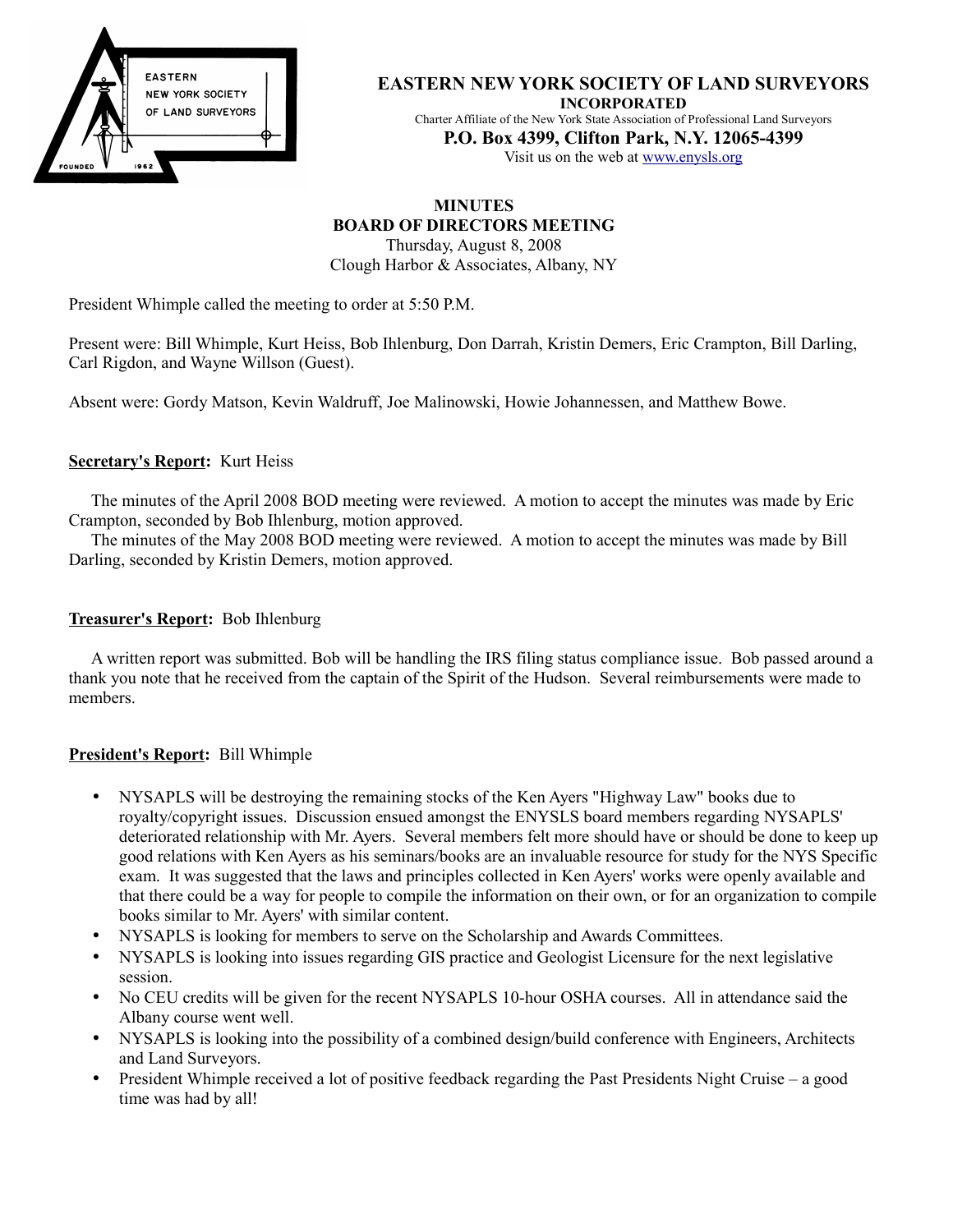- It was announced that this year the State Education Department will be actively looking into firms advertising Surveying services without an LS as company officer.
- NYSAPLS is now offering another member benefit E-check services, a payroll service.
- President Whimple announced some updates to the planned NYSAPLS Conference in Albany a tentative course schedule has been drafted. A barbed-wire collection will be displayed at the conference, and the map competition will be coming back.
- Kate Jonietz of the Conference Committee has sent around a Regional Questionnaire for historical data an information on each Regional to be included in this year's Conference Journal. Kurt Heiss will compile the information for ENYSLS and report back to the Board in September.
- A number of State Agencies will have booths set up at the conference and it is planned that members visiting a number of their booths will be able to accumulate some extra CEU's.

## **Executive Vice-President's Report:** Gordy Matson: No Report

**Vice-President's Report:** Kevin Waldruff – No Report

**Committee Reports:**

-----Standing Committees-----

Constitution & By-Laws: Nothing to Report

Scholastic Development: Kristin Demers:

The Charles Hartnett Scholarship Fund accepted a donation from Charlie Hartnett.

#### Ethics and Business Practices: Don Darrah – Nothing to Report

Bill Darling passed around a newspaper clipping for an unlicensed person offering site technician and surveying services. Don Darrah is familiar with the person and the Committee will look into it.

Kurt Heiss mentioned that the newest editions of many phone books did not have the standard note regarding licensure for Land Surveyors (although some of the books have the note for Engineers and/or Architects). The Board was generally unsure who coordinated this in the past (probably NYSED).

Continuing Education: Jody Lounsbury, Chuck Lent – No Report

Finance: Bill Darling - Nothing to Report

Membership: Gordy Matson – No Report

Legislative: Howie Johannessen – No Report

## **EASTERN NEW YORK SOCIETY OF LAND SURVEYORS, INC.**

| President: William Whimple          | Don Darrah            | 2009 | <b>Matthew Bowe</b>  | <b>2010</b> | <b>Bill Darling</b> | 2011                               |
|-------------------------------------|-----------------------|------|----------------------|-------------|---------------------|------------------------------------|
| Exec. Vice-President: Gordon Matson | C. Howard Johannessen | 2009 | Kevin Waldruff       | 2010        | <b>Kurt Heiss</b>   | 2011                               |
| Vice-President: Kevin Waldruff      | <b>Gordon Matson</b>  | 2009 | William Whimple 2010 |             | Robert J. Ihlenburg | 2011                               |
| <b>Secretary: Kurt Heiss</b>        | <b>Kristin Demers</b> | 2009 | <b>Eric Crampton</b> | - 2010      | <b>Carl Rigdon</b>  | 2011                               |
| Treasurer: Robert J. Ihlenburg      |                       |      |                      |             |                     | Past President - Joseph Malinowski |

**Director N.Y. State Assoc. of Professional Land Surveyors - William Whimple (518) 732-4190 Director N.Y. State Assoc. of Professional Land Surveyors - Gordon Matson (518) 783-6054** President's Address - 38 Orchard Road, Castleton on Hudson, NY 12033 - wwhimple@cha-llp.com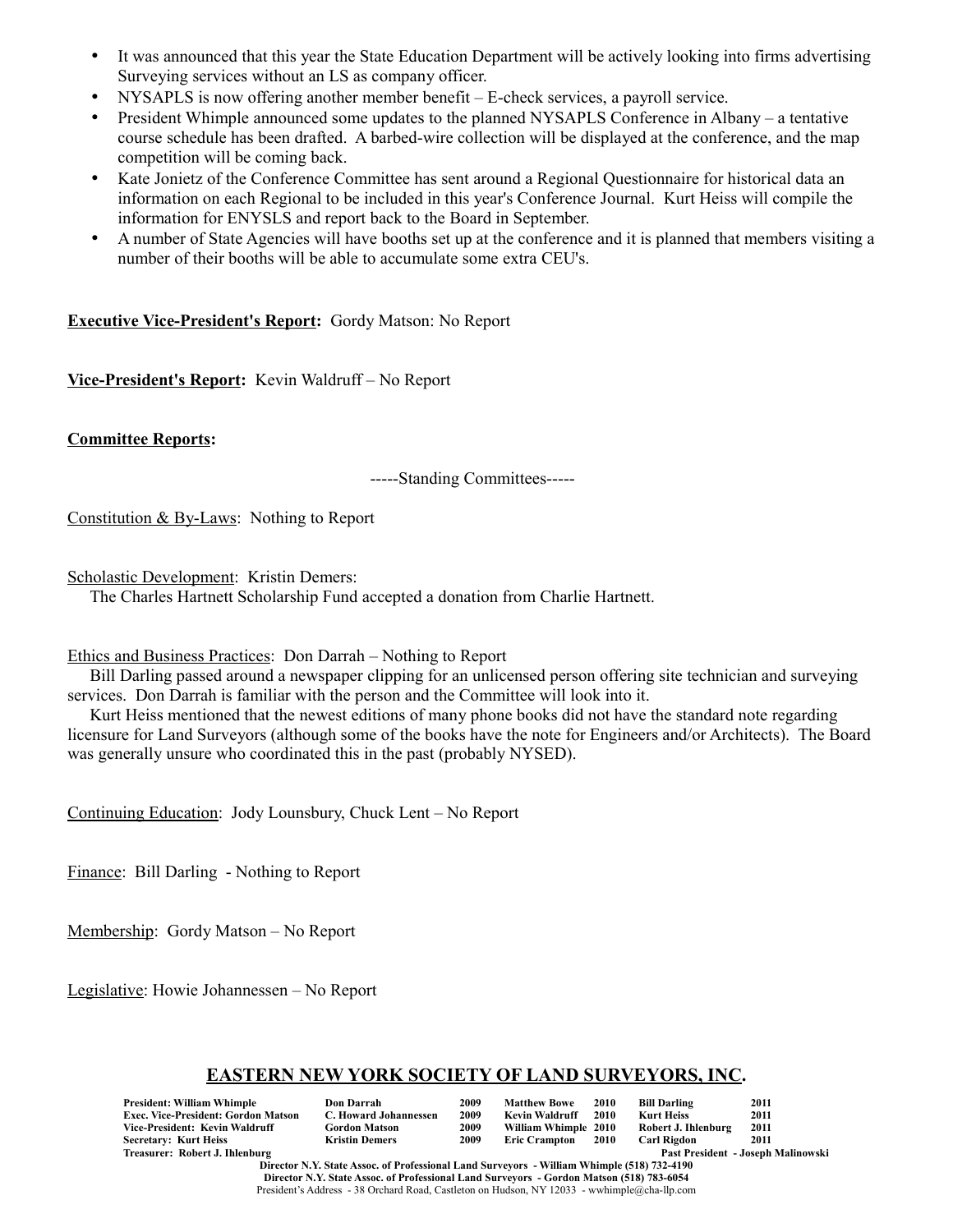#### Program: Bill Whimple

The programs and venues for the upcoming year were discussed. Bill Darling will be presenting on his work in Kenya in September. November will be election night as always and vendors will be invited to display. NYS Police Sergeant Daniel Bates will tentatively be presenting on NYSP accident scene surveying (possibly January). Barb Snyder from Aerometrics will tentatively be presenting about Aerial Photography (possibly March). Finola Bianco will tentatively be presenting regarding NYSAPLS Member insurance programs (possibly May). Other possible presenters/topics could be Tim Oleski (Contracts, Fees & Collections) and a possible safety course for CEU credits.

### Public Relations: Wayne Willson

Wayne is officially passing the torch for the Home Show and the Public Relations Committee. There was discussion of the merits and drawbacks of getting involved with other venues (like the Great Outdoors Show, Etc . . ) and discussion about putting together a committee to run the Home Show so it doesn't land on one person's shoulders.

Technical Information: Eric Crampton – Nothing to Report

-----Temporary and Ad-hoc Committees-----

Website and Archival Information: Kurt Heiss – Nothing to Report

## **Old Business:**

The issue of ENYSLS Sustaining Members was discussed. In the past letters were sent to Sustaining Members every year (possibly by the Membership Chair) and checks collected by the Treasurer. This hasn't happened in several years, and the list of Sustaining Members is quite out of date. It was suggested that NYSAPLS has state-wide sustaining members that pay for that membership class annually (many of which are ENYSLS Regional Sustaining Members as well), and that there may be no benefit or need for Regional Sustaining Members, and that possibly the small amount of money the program generates each year does not outweigh the headache of updating the website and letterhead and otherwise maintaining the list of Sustainers. It was mentioned that the reason for the Sustaining Member program in the old days was that, before e-mail and the internet, the best way for the local/regional vendors to advertise to our members was through their listing on our letterhead, but that these days most of the vendors have websites or mailings. If ENYSLS did do away with Regional Sustaining Members, we would still invite any regional vendors to attend meetings and display their wares at the Annual Meeting in November. As a regional, we would recognize NYSAPLS Sustaining Members. A motion was made by Kurt Heiss to do away with Regional Sustaining Members within ENYSLS, seconded by Carl Rigdon, and Passed.

# **EASTERN NEW YORK SOCIETY OF LAND SURVEYORS, INC.**

**President: William Whimple Don Darrah 2009 Matthew Bowe 2010 Bill Darling 2011 Exec. Vice-President: Gordon Matson C. Howard Johannessen 2009 Kevin Waldruff 2010 Kurt Heiss 2011**  $Vice-President: Kevin Waldruff$ **Secretary: Kurt Heiss Kristin Demers 2009 Eric Crampton 2010 Carl Rigdon 2011**

| Don Darrah           |
|----------------------|
| C. Howard Johannesse |
| Gordon Matson        |
| Kristin Demers       |

Past President - Joseph Malinowski

**Director N.Y. State Assoc. of Professional Land Surveyors - William Whimple (518) 732-4190 Director N.Y. State Assoc. of Professional Land Surveyors - Gordon Matson (518) 783-6054** President's Address - 38 Orchard Road, Castleton on Hudson, NY 12033 - wwhimple@cha-llp.com